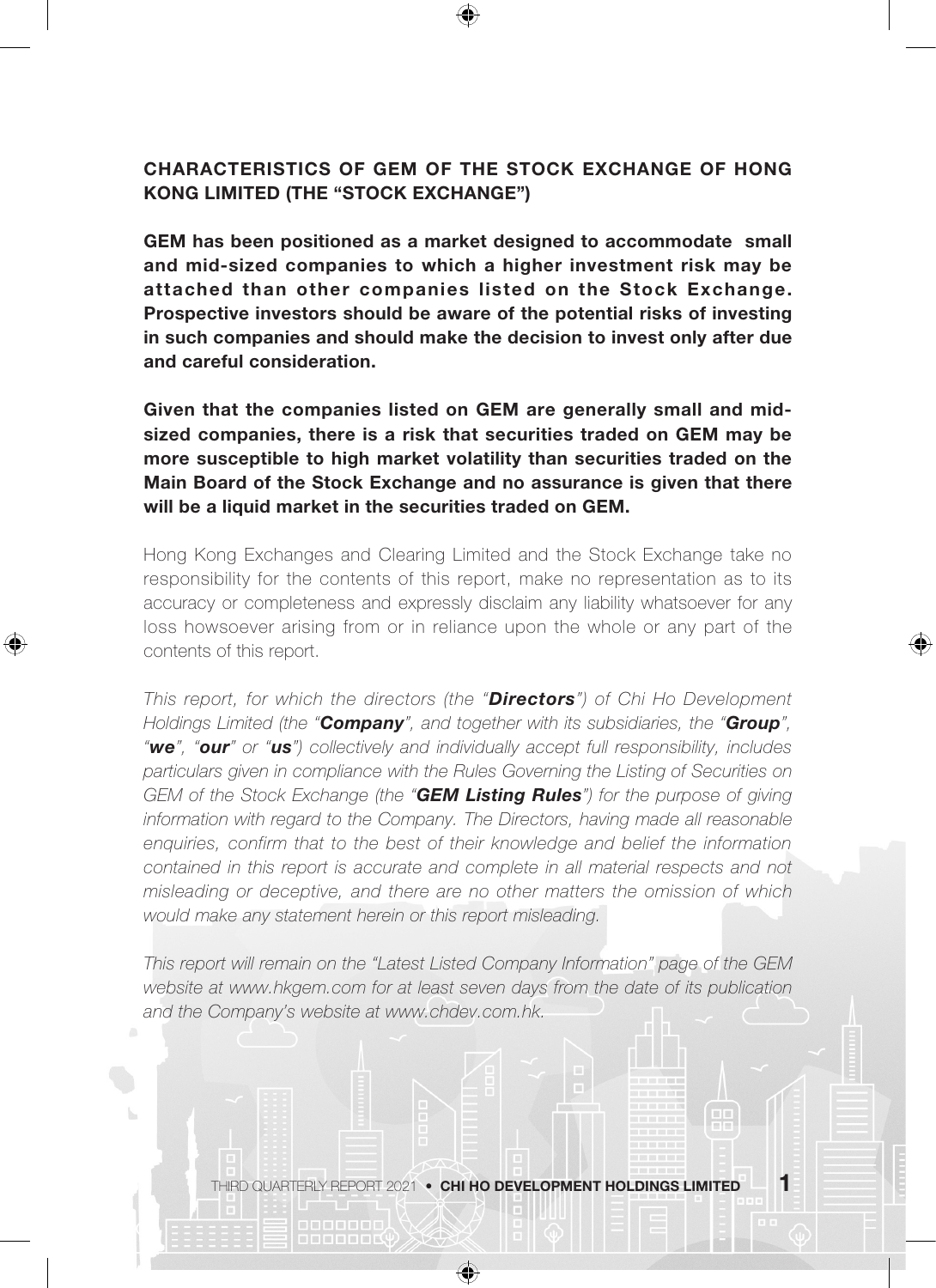The board of Directors (the "**Board**") of the Company is pleased to announce the unaudited condensed consolidated results of the Group for the nine months ended 31 December 2021, together with the unaudited comparative figures for the corresponding period in 2020, as follows:

⊕

## CONDENSED CONSOLIDATED STATEMENT OF COMPREHENSIVE INCOME

*For the three and nine months ended 31 December 2021*

◈

|                                                                                                                                              |       | Three months ended<br>31 December         |                                          | Nine months ended<br>31 December               |                                                   |
|----------------------------------------------------------------------------------------------------------------------------------------------|-------|-------------------------------------------|------------------------------------------|------------------------------------------------|---------------------------------------------------|
|                                                                                                                                              | Notes | 2021<br><b>HK\$'000</b><br>(Unaudited)    | 2020<br>HK\$'000<br>(Unaudited)          | 2021<br><b>HK\$'000</b><br>(Unaudited)         | 2020<br>HK\$'000<br>(Unaudited)                   |
| Revenue<br>Cost of sales                                                                                                                     | 3     | 70,344<br>(60, 287)                       | 74,048<br>(62, 451)                      | 199,017<br>(170, 414)                          | 197,325<br>(172, 410)                             |
| Gross profit<br>Other income<br>Other expenses<br>Administrative expenses<br>Finance costs                                                   |       | 10,057<br>92<br>(12)<br>(4, 859)<br>(628) | 11,597<br>18<br>(51)<br>(2,878)<br>(493) | 28,603<br>100<br>(603)<br>(11, 936)<br>(1,694) | 24,915<br>2,245<br>(1, 795)<br>(8,884)<br>(1,449) |
| Profit before taxation<br>Income tax expense                                                                                                 | 4     | 4,650<br>(769)                            | 8.193<br>(998)                           | 14,470<br>(2,300)                              | 15,032<br>(2, 222)                                |
| Profit for the period<br>Other comprehensive income<br>for the period:<br>Revaluation of property<br>upon transfer to investment<br>property |       | 3,881<br>2,355                            | 7,195                                    | 12,170<br>2,355                                | 12,810                                            |
| Total comprehensive<br>income for the period                                                                                                 |       | 6,236                                     | 7,195                                    | 14,525                                         | 12,810                                            |
| Earnings per share<br>- Basic (HK cents)                                                                                                     | 6     | 0.49                                      | 0.90                                     | 1.52                                           | 1.61                                              |

◈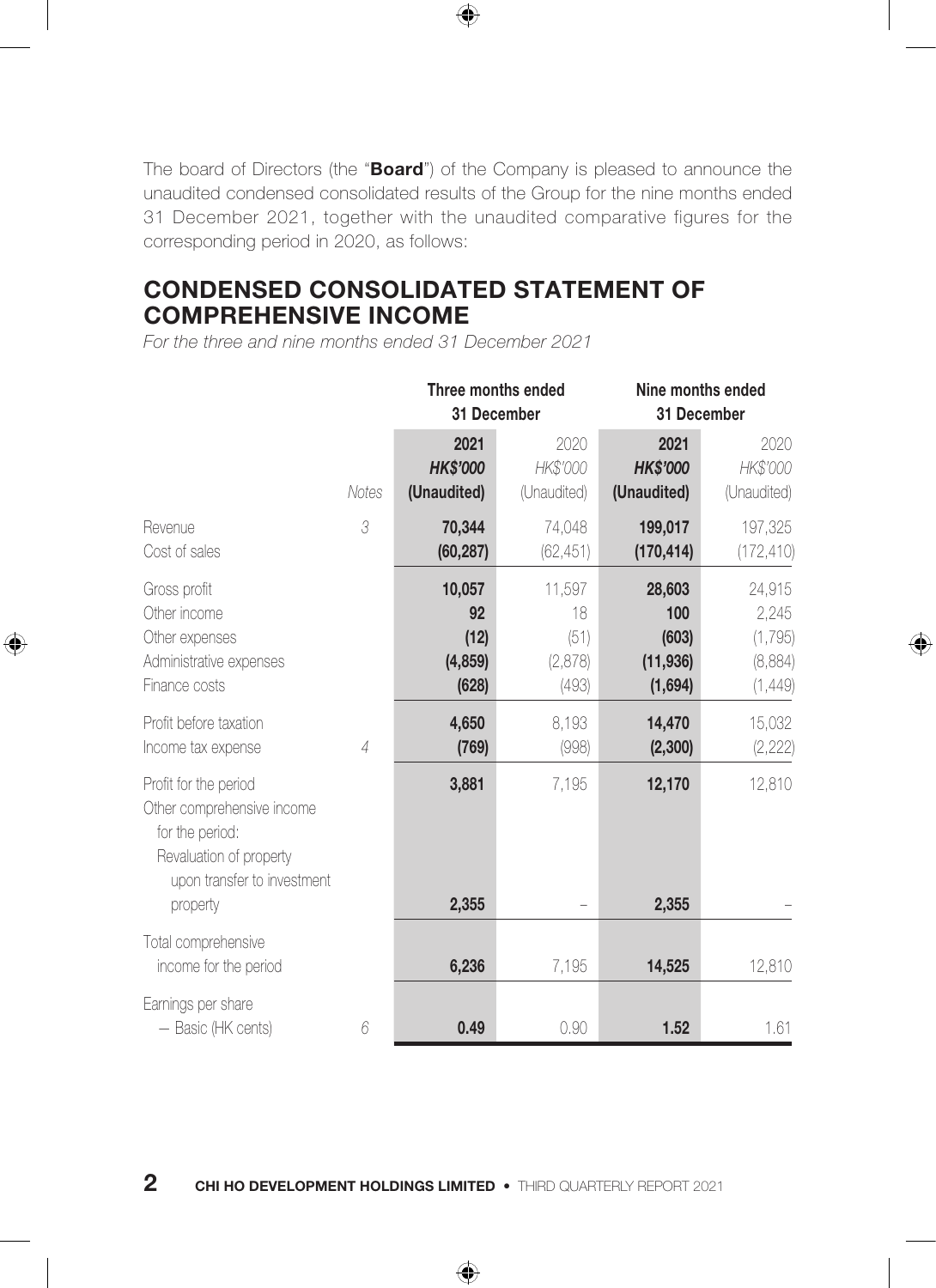# CONDENSED CONSOLIDATED STATEMENT OF CHANGES IN EQUITY

 $\bigoplus$ 

*For the nine months ended 31 December 2021*

◈

|                                                                                                                                                                    | <b>Share</b><br>capital<br>HK\$'000 | <b>Share</b><br>premium<br>HK\$'000 | Property<br>revaluation<br>reserve<br>HK\$'000 | Other<br>reserve<br>HK\$'000 | Retained<br>profits<br>HK\$'000 | Total<br>HK\$'000          |
|--------------------------------------------------------------------------------------------------------------------------------------------------------------------|-------------------------------------|-------------------------------------|------------------------------------------------|------------------------------|---------------------------------|----------------------------|
| At 1 April 2021 (audited)<br>Profit for the period<br>Other comprehensive income for the period<br>Revaluation of property upon<br>transfer to investment property | 8,000                               | 35,777                              | 2,355                                          | 2,200                        | 81,525<br>12,170                | 127,502<br>12,170<br>2,355 |
| Total comprehensive income for the period                                                                                                                          |                                     |                                     | 2,355                                          |                              | 12,170                          | 14,525                     |
| Dividends paid                                                                                                                                                     |                                     | (2,000)                             |                                                |                              |                                 | (2,000)                    |
| At 31 December 2021 (unaudited)                                                                                                                                    | 8,000                               | 33,777                              | 2,355                                          | 2,200                        | 93,695                          | 140,027                    |
| At 1 April 2020 (audited)<br>Profit and total comprehensive                                                                                                        | 8,000                               | 37,777                              |                                                | 2,200                        | 60,082                          | 108,059                    |
| income for the period<br>Dividends paid                                                                                                                            |                                     | (2,000)                             |                                                |                              | 12,810                          | 12,810<br>(2,000)          |
| At 31 December 2020 (unaudited)                                                                                                                                    | 8,000                               | 35,777                              |                                                | 2,200                        | 72,892                          | 118,869                    |

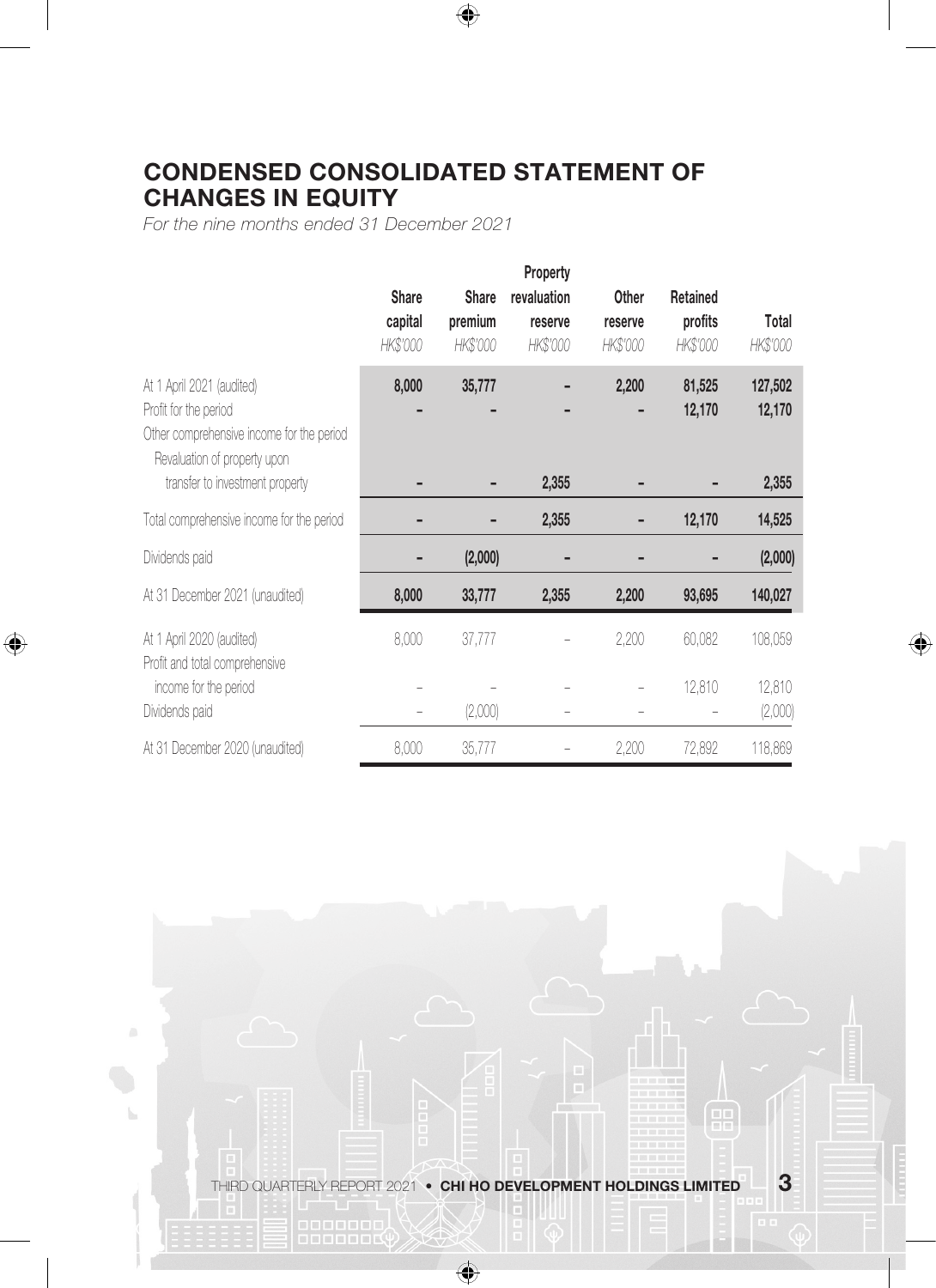## NOTES TO THE CONDENSED CONSOLIDATED FINANCIAL STATEMENTS

*For the nine months ended 31 December 2021*

#### 1. CORPORATE INFORMATION

The Company was incorporated in the Cayman Islands as an exempted company with limited liability on 18 October 2016 under the Companies Law (as revised) of the Cayman Islands and its shares have been listed on GEM of the Stock Exchange since 13 March 2017 (the "Listing"). The ultimate and immediate holding companies are two companies namely, Sharp Talent Holdings Limited ("Sharp Talent") and Diamondfield Holdings Limited ("Diamondfield"), which are owned by Mr. Leung Ka Ho, Raymond and Mr. Ho Chi Kwan who are parties acting in concert, respectively. The address of the registered office and principal place of business of the Company are at Windward 3, Regatta Office Park, P.O. Box 1350, Grand Cayman, KY1-1108, Cayman Islands and Units 901, 902 and 908, 9/F, Magnet Place Tower 1, 77–81 Container Port Road, Kwai Chung, New Territories, Hong Kong, respectively.

The Company acts as an investment holding company. The Company's subsidiaries are principally engaged in provision of building renovation and construction services.

The unaudited condensed consolidated financial statements are presented in Hong Kong dollar (" $HK$  $\sin$ ") which is the same as the functional currency of the Company.

#### 2. BASIS OF PREPARATION

The unaudited condensed consolidated financial statements of the Group for the nine months ended 31 December 2021 have been prepared in accordance with Hong Kong Accounting Standard 34 "Interim Financial Reporting" issued by Hong Kong Institute of Certified Public Accountants (the "HKICPA") and the applicable disclosure requirements of the GEM Listing Rules. The unaudited condensed consolidated financial statements should be read in conjunction with the audited consolidated financial statements for the year ended 31 March 2021 which have been prepared in accordance with all applicable Hong Kong Financial Reporting Standards ("HKFRSs").

Other than changes in accounting policies resulting from application of new and amendments to HKFRSs, the accounting policies and methods of computation used in the unaudited condensed consolidated financial statements for the nine months ended 31 December 2021 are consistent with those applied in the audited consolidated financial statements for the year ended 31 March 2021.

The unaudited condensed consolidated financial statements have been prepared under the historical cost convention, except for investment property that is measured at fair values.

The preparation of the unaudited condensed consolidated financial statements requires the use of certain critical accounting estimates. It also requires the management to exercise their judgements in the process of applying the Group's accounting policies.

The unaudited condensed consolidated financial statements have not been reviewed by the Company's auditor, but have been reviewed by the Company's audit committee.

## $4$  chi ho development holdings limited  $\cdot$  third quarterly report 2021

⊕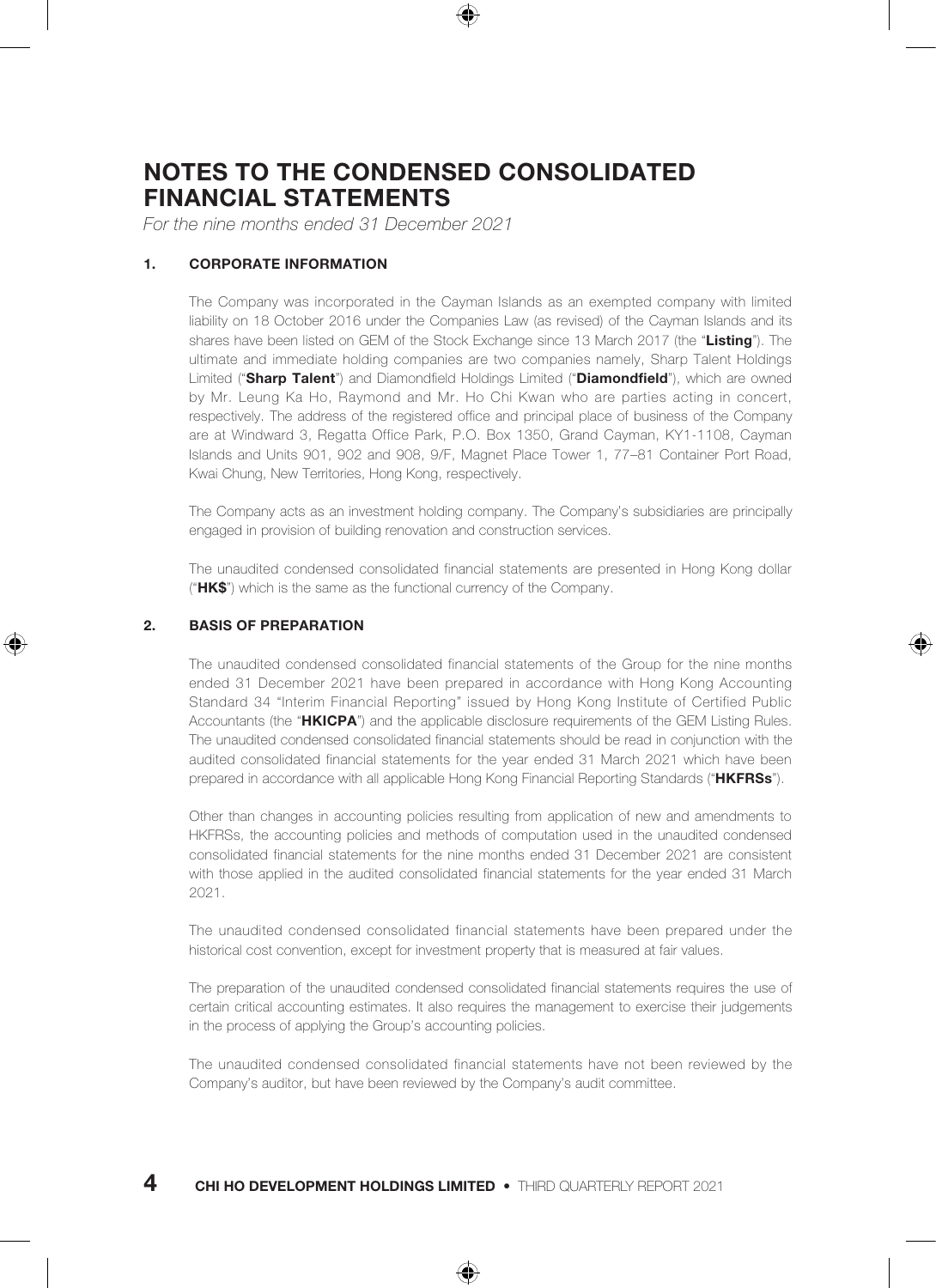#### 3. REVENUE

Revenue represents the fair value of amounts received and receivable by the Group in respect of the provision of building renovation and construction services to external customers. The Group's operations are solely derived from the building renovation and construction services in Hong Kong during the period. For the purposes of resources allocation and performance assessment, the chief operating decision maker (the "CODM"), being the executive directors of the Company, reviews the overall results and financial position of the Group as a whole prepared based on the same set of accounting policies. Accordingly, the Group has only one single operating segment and no further analysis of this single segment is presented.

### 4. INCOME TAX EXPENSE

|                       | Three months ended<br>31 December |             | Nine months ended<br>31 December |             |
|-----------------------|-----------------------------------|-------------|----------------------------------|-------------|
|                       | 2021                              | 2020        | 2021                             | 2020        |
|                       | <b>HK\$'000</b>                   | HK\$'000    | <b>HK\$'000</b>                  | HK\$'000    |
|                       | (Unaudited)                       | (Unaudited) | (Unaudited)                      | (Unaudited) |
| Hong Kong Profits Tax |                                   |             |                                  |             |
| - Current period      | 769                               | 998         | 2,300                            | 2.222       |

On 21 March 2018, the Hong Kong Legislative Council passed The Inland Revenue (Amendment) (No. 7) Bill 2017 (the "Bill") which introduces the two-tiered profits tax rates regime. The Bill was signed into law on 28 March 2018 and was gazetted on the following day. Under the two-tiered profits tax rates regime, the first HK\$2 million of profits of the qualifying group entity will be taxed at 8.25%, and profits above HK\$2 million will be taxed at 16.5%. The profits of group entities not qualifying for the two-tiered profits tax rates regime will continue to be taxed at a flat rate of 16.5%.

♠

Accordingly, Hong Kong Profits Tax of a subsidiary, namely Fulam Construction Engineering Company Limited, for both periods is calculated at 8.25% on the first HK\$2 million of the estimated assessable profits and at 16.5% on the estimated assessable profits above HK\$2 million. For other entities of the Group, they are taxed at a flat rate of 16.5% for both periods.

#### 5. DIVIDEND

◈

The Board resolved not to declare an interim dividend for the nine months ended 31 December 2021 (2020: nil).

THIRD QUARTERLY REPORT 2021 • CHI HO DEVELOPMENT HOLDINGS LIMITED  $-\,5$ 

 $\bigcirc$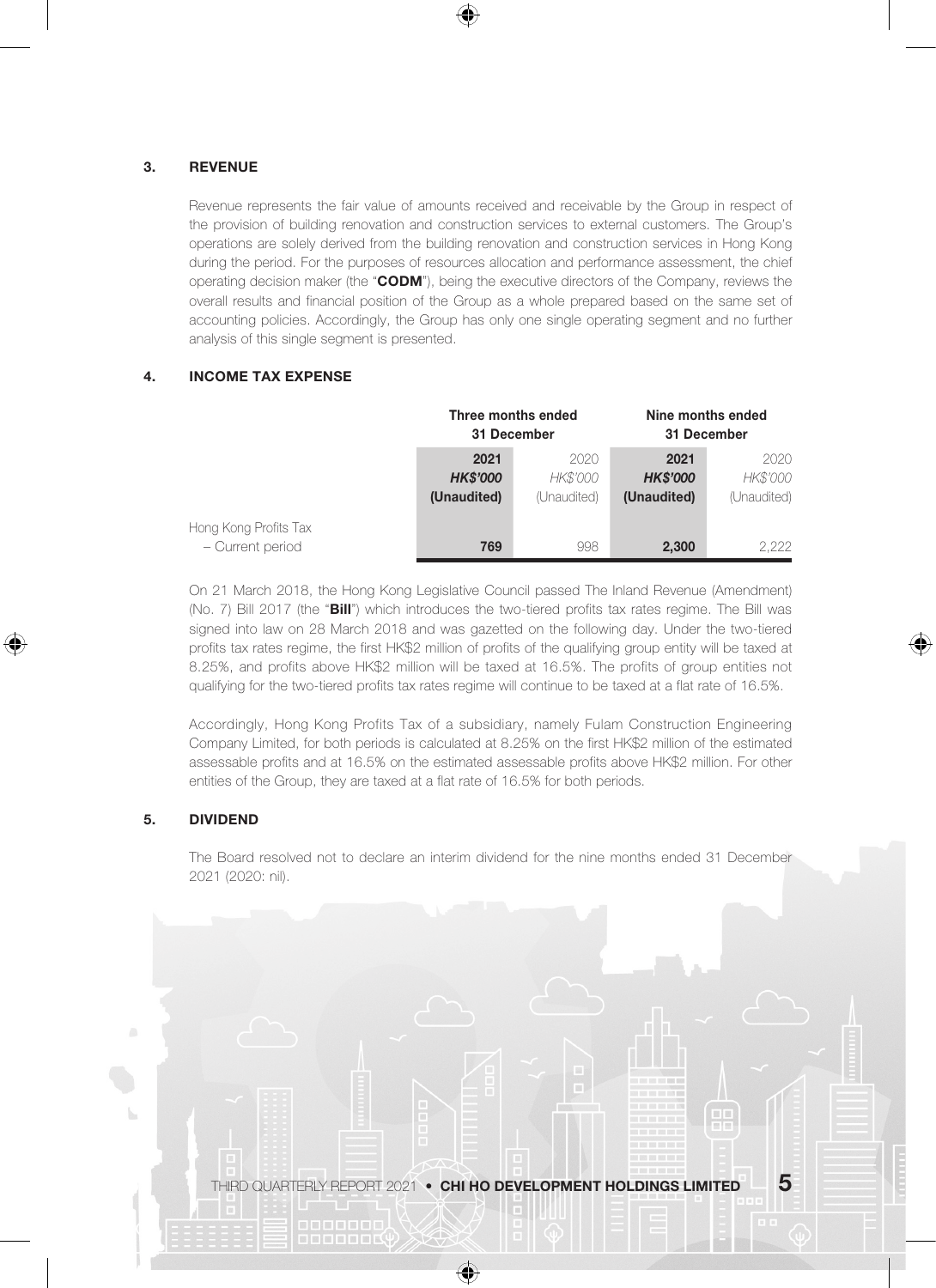#### 6. EARNINGS PER SHARE

◈

The calculations of basic earnings per share attributable to the owners of the Company for the three months and nine months ended 31 December 2021 are based on the followings:

 $\bigoplus$ 

|                                                                      | Three months ended<br>31 December |             | Nine months ended<br>31 December |             |
|----------------------------------------------------------------------|-----------------------------------|-------------|----------------------------------|-------------|
|                                                                      | 2021                              | 2020        | 2021                             | 2020        |
|                                                                      | <b>HK\$'000</b>                   | HK\$'000    | <b>HK\$'000</b>                  | HK\$'000    |
|                                                                      | (Unaudited)                       | (Unaudited) | (Unaudited)                      | (Unaudited) |
| Earnings:<br>Earnings for the purpose of<br>basic earnings per share |                                   |             |                                  |             |
| (profit for the period)                                              | 3,881                             | 7.195       | 12,170                           | 12,810      |
|                                                                      |                                   |             |                                  |             |
|                                                                      | '000                              | '000        | '000                             | '000        |
| <b>Number of shares:</b>                                             |                                   |             |                                  |             |
| Weighted average number of<br>ordinary shares for the purpose        |                                   |             |                                  |             |
| of basic earnings per share                                          | 800,000                           | 800,000     | 800,000                          | 800,000     |

No diluted earnings per share for both periods were presented as there were no dilutive potential ordinary shares outstanding.

⊕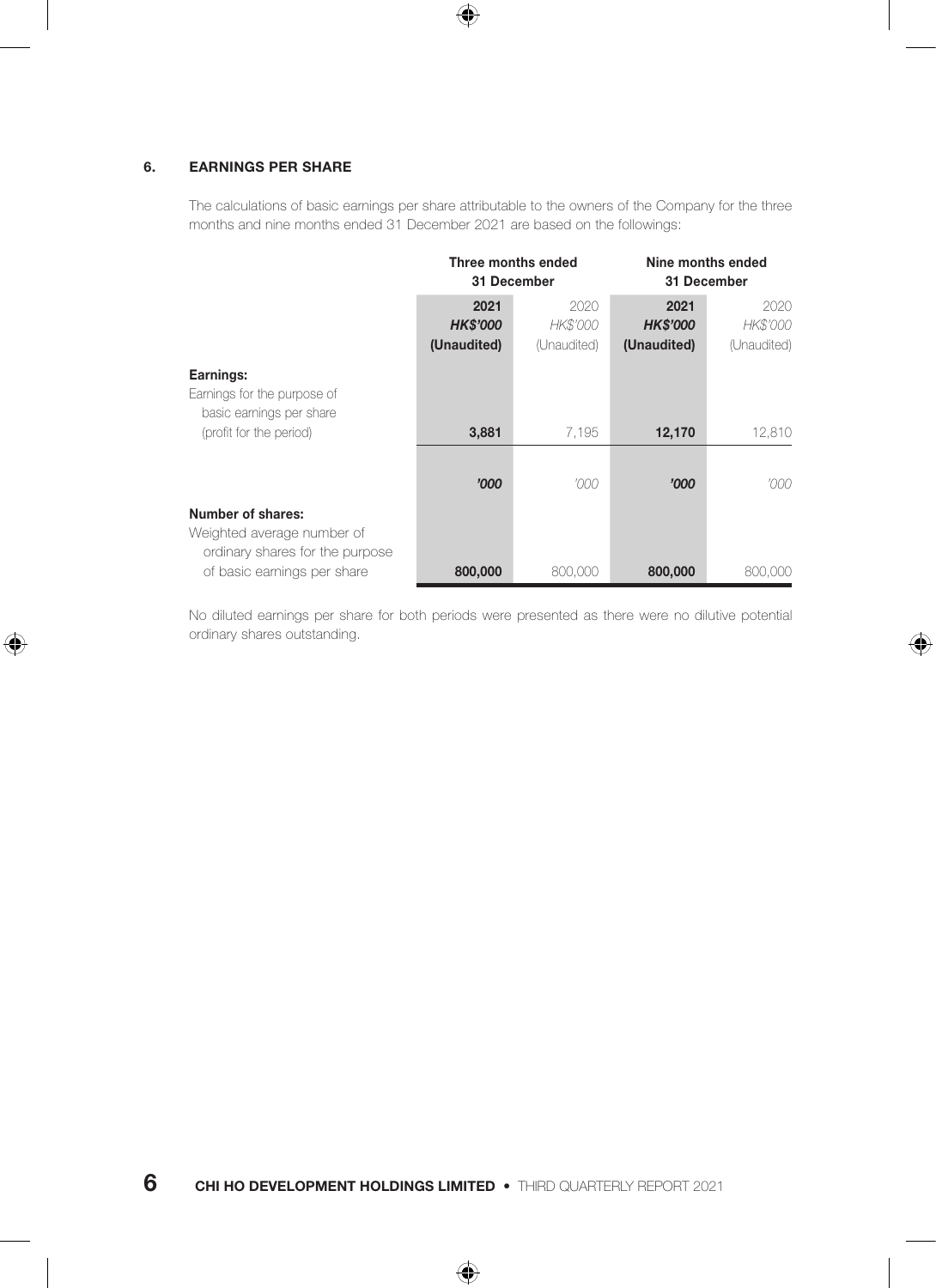## MANAGEMENT DISCUSSION AND ANALYSIS

## FINANCIAL REVIEW

### Revenue

The Group's revenue increased from approximately HK\$197.3 million for the nine months ended 31 December 2020 to approximately HK\$199.0 million for the nine months ended 31 December 2021, representing an increase of approximately 0.9% between the two periods, which was mainly due to the commencement of more projects with larger contract sum during the nine months ended 31 December 2021.

### Cost of Sales

The Group's cost of sales decreased from approximately HK\$172.4 million for the nine months ended 31 December 2020 to approximately HK\$170.4 million for the nine months ended 31 December 2021, representing a decrease of approximately 1.2% between the two periods, which was mainly attributable to the decrease in subcontracting charges and construction material costs.

⊕

#### Gross Profit

⊕

The Group's gross profit increased by approximately HK\$3.7 million from approximately HK\$24.9 million for the nine months ended 31 December 2020 to approximately HK\$28.6 million for the nine months ended 31 December 2021. The overall gross profit margin increased from approximately 12.6% for the nine months ended 31 December 2020 to approximately 14.4% for the nine months ended 31 December 2021 as the projects undertaken by the Group during the nine months ended 31 December 2021 generally had a higher gross profit margin, as a result of the decrease in subcontracting charges and construction material costs, as well as the slight increase in revenue for the nine months ended 31 December 2021.

### Other Income

The Group's other income decreased by approximately HK\$2.1 million from approximately HK\$2.2 million for the nine months ended 31 December 2020 to approximately HK\$0.1 million for the nine months ended 31 December 2021. Other income for the nine months ended 31 December 2020 primarily comprised the subsidy income received from the Government of the HKSAR under the Employment Support Scheme. The Group did not receive the same for the nine months ended 31 December 2021.

THIRD QUARTERLY REPORT 2021 • CHI HO DEVELOPMENT HOLDINGS LIMITED  $-7$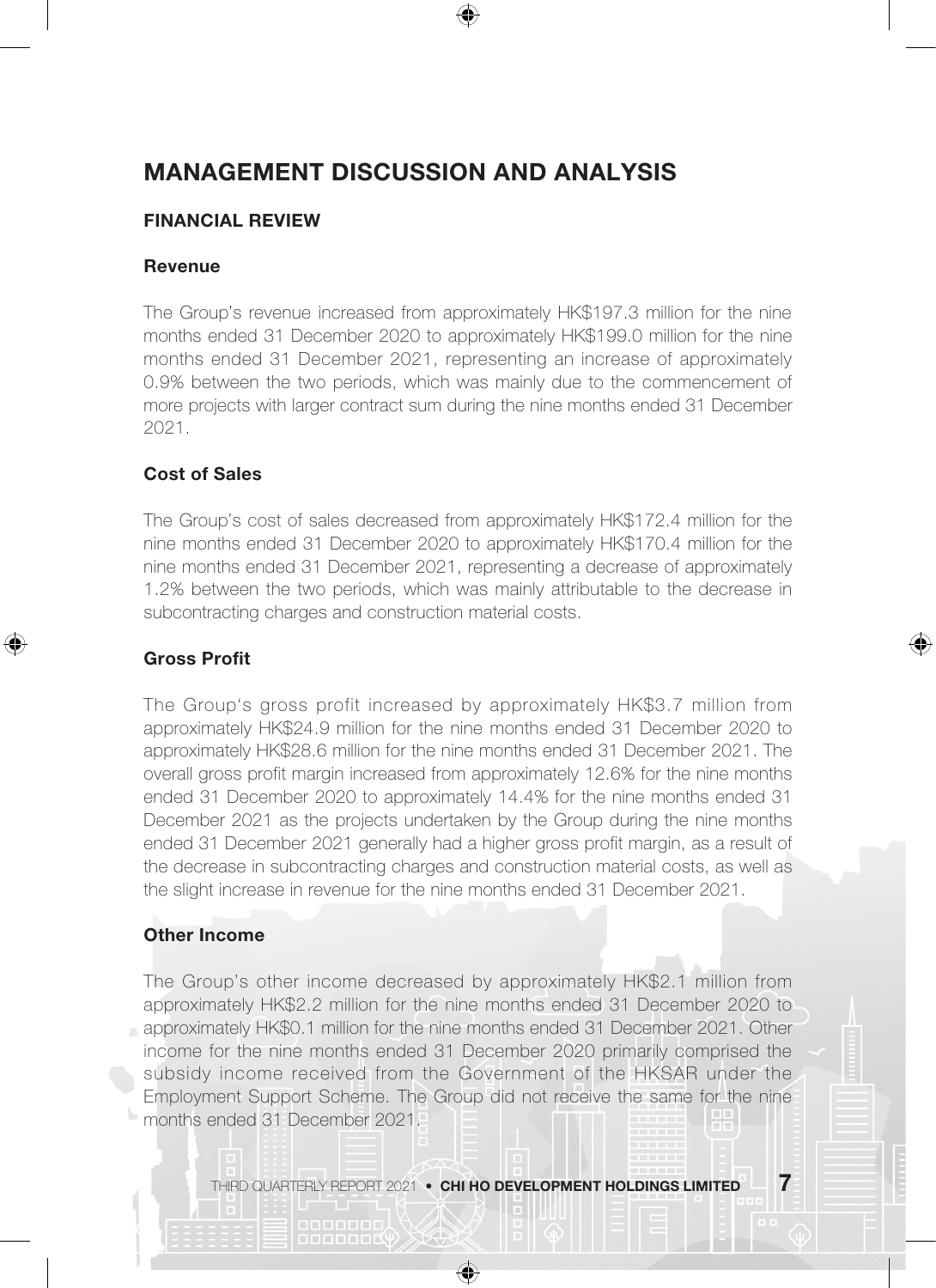### Other Expenses

The Group's other expenses represented the professional fees incurred for transfer of listing (the "Transfer of Listing") during the period.

## Administrative Expenses

The Group's administrative expenses increased by approximately HK\$3.0 million or 33.7% from approximately HK\$8.9 million for the nine months ended 31 December 2020 to approximately HK\$11.9 million for the nine months ended 31 December 2021.

Such increase was mainly attributable to the increase in remuneration paid to directors as the temporary 30% salary reduction of the two executive Directors during the nine months ended 31 December 2020 was ended in March 2021.

### Finance Costs

⊕

The Group's finance costs increased by approximately HK\$0.3 million or 21.4% from approximately HK\$1.4 million for the nine months ended 31 December 2020 to approximately HK\$1.7 million for the nine months ended 31 December 2021. It was mainly due to the increase in usage of loan settlement for trade payables and factoring loan during the nine months ended 31 December 2021.

⊕

#### Income Tax Expense

The Group's income tax expense increased by approximately HK\$0.1 million or 4.5% from approximately HK\$2.2 million for the nine months ended 31 December 2020 to approximately HK\$2.3 million for the nine months ended 31 December 2021.

## Profit and Total Comprehensive Income for the period attributable to the owners of the Company

Profit for the period attributable to the owners of the Company decreased by approximately HK\$0.6 million or 4.7% from approximately HK\$12.8 million for the nine months ended 31 December 2020 to approximately HK\$12.2 million for the nine months ended 31 December 2021.

⊕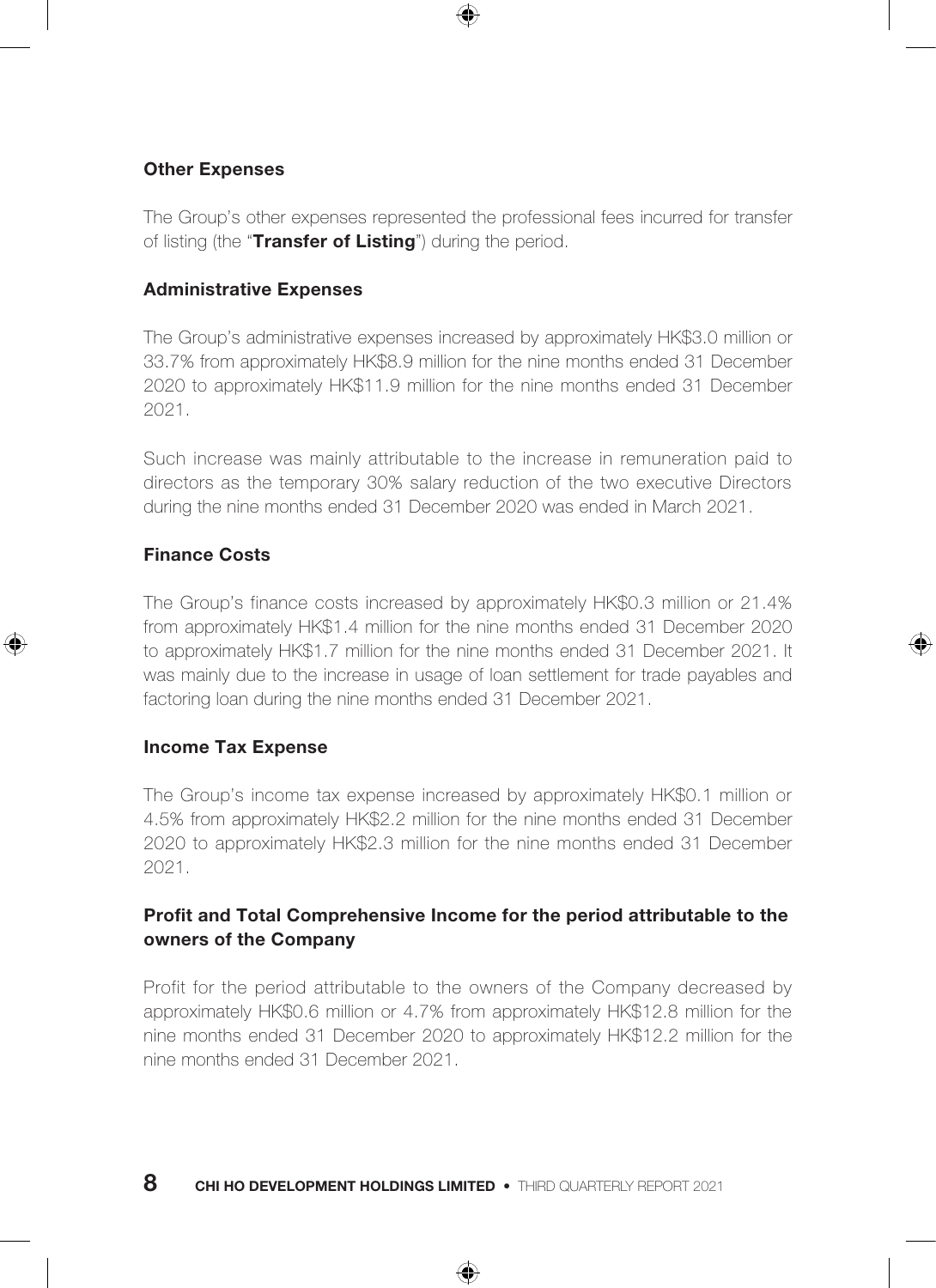

Such decrease was primarily attributable to the net effect of (i) the increase in revenue and gross profit for the nine months ended 31 December 2021; (ii) the decrease in professional fees incurred for the Transfer of Listing; (iii) the decrease in other income relating to the subsidy income; and (iv) the increase in the administrative expenses incurred by the Group for the nine months ended 31 December 2021.

The total comprehensive income for the period attributable to the owners of the Company increased by approximately HK\$1.7 million or 13.3% from approximately HK\$12.8 million for the nine months ended 31 December 2020 to approximately HK\$14.5 million for the nine months ended 31 December 2021.

Such increase was attributable to the revaluation of property upon transfer to investment property during the nine months ended 31 December 2021.

## BUSINESS REVIEW AND OUTLOOK

⊕

The Group is an established main contractor for the provision of renovation and maintenance works, alteration and addition works ("RMAA") and fitting-out works, and site formation and geotechnical works in Hong Kong. The Group is responsible for the overall management, implementation and supervision of projects. The Group focuses on the management of projects, development of work programmes, procurement of works materials, operation of site works, co-ordination with the customers or their consultants and the environmental, safety and quality control of the works carried by the employees and the subcontractors.

In respect of renovation and maintenance works, the Group encompasses the general upkeep, restoration and improvement of existing facilities and components of the buildings and their surroundings. As for alteration and addition works and fitting-out works, the Group revolves around the alteration and addition of building layout and structural works and decoration works to the interior spaces to the existing premises.

For the nine months ended 31 December 2021, there were 38 projects (2020: 42 projects) with revenue contribution undertaken by the Group. During the nine months ended 31 December 2021, the Group was awarded 18 new projects with total original contract sum of approximately HK\$255.4 million.

THIRD QUARTERLY REPORT 2021 • CHI HO DEVELOPMENT HOLDINGS LIMITED  $-9$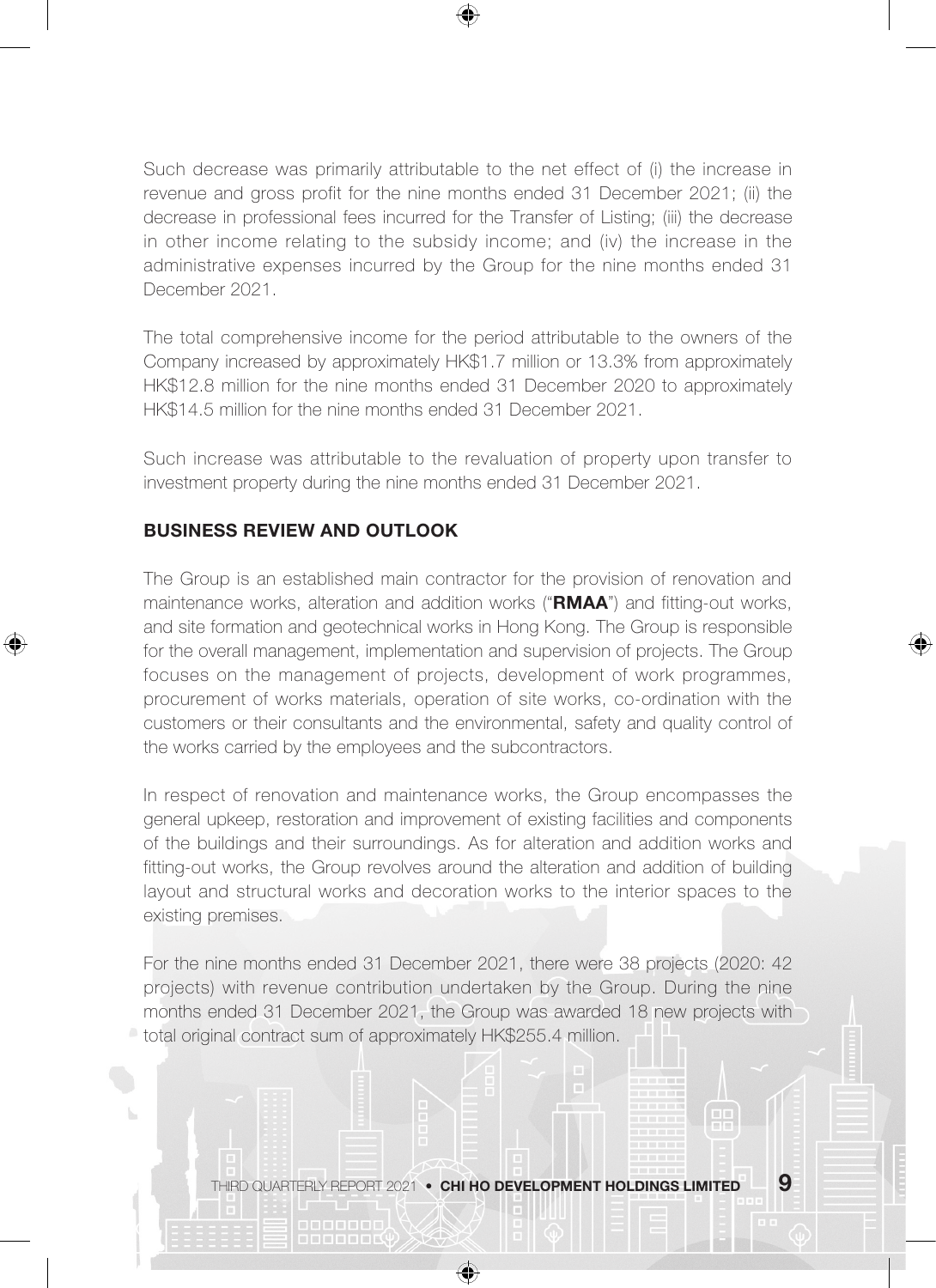Since the first confirmed case of COVID-19 in Hong Kong was reported in January 2020, the Directors have been closely monitoring the development of the outbreak of COVID-19 (the "Pandemic") and keeping communication with the Group's customers, suppliers and subcontractors proactively and regularly to ascertain whether the Pandemic would lead to (i) any significant impact on the status or progress of ongoing projects; and (ii) any supply shortages on construction materials and labour resources.

⊕

In view of the ongoing Pandemic, the Directors have implemented the following policies to minimise the impact of the Pandemic on the Group's business operations:

- (i) to discuss and prepare the contingency plans during the planning stage of projects. The contingency plans would generally include the assignment of alternate personnel to replace any project team members in the event they have any respiratory symptom, and the details of alternate suppliers and subcontractors;
- (ii) to avoid shortage in supply of construction materials due to temporary closure of the suppliers' production facilities, transportation constraints or any disruption of the supply chain of construction materials, the Group would obtain more quotations from different suppliers for back-up purpose; and

♠

⊕

(iii) to ensure sufficient labour resources, the Group would obtain more quotations from different subcontractors for back-up purpose.

In addition, in response to the Pandemic, the Group have implemented the following precautionary measures:

- (i) require staff and workers who are not fully vaccinated to undergo compulsory testing regularly;
- (ii) require staff and visitors to wear a surgical mask when staying at office or work site at all times;
- (iii) monitor the stock level of personal care products (such as surgical masks and hand sanitisers);
- (iv) conduct mandatory daily temperature checks for staff and visitors in office and work sites;

⊕

10 CHI HO DEVELOPMENT HOLDINGS LIMITED • THIRD QUARTERLY REPORT 2021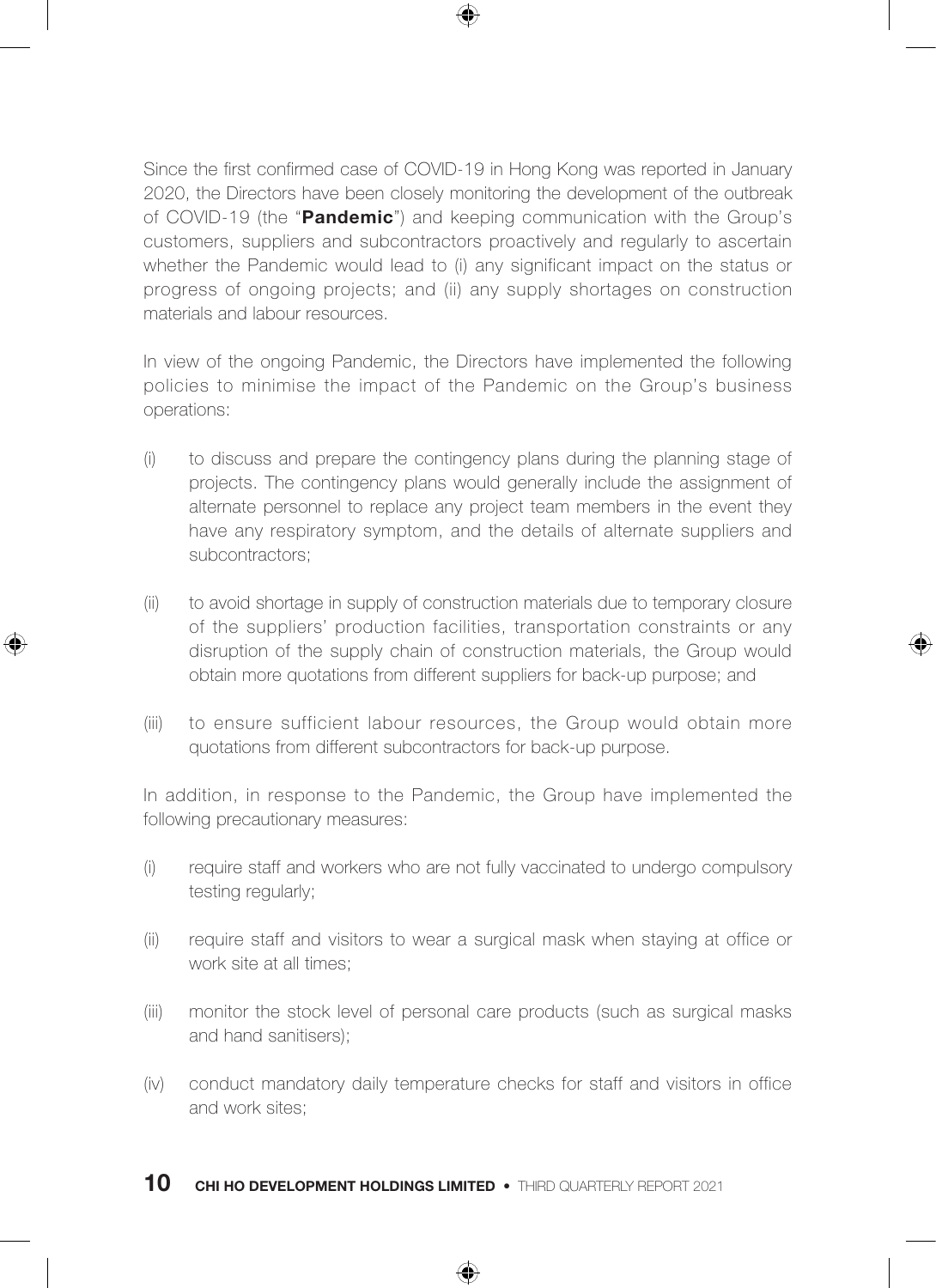- (v) arrange regular cleaning of office with appropriate disinfectant;
- (vi) require staff not to go to office when having respiratory symptoms, and work from home if feasible;
- (vii) require mandatory reporting by employees who (or their family members residing with them) travelled outside Hong Kong, and requiring 14 days' selfquarantine for those who (or whose family members residing with them) returned to Hong Kong;
- (viii) arrange laptops with remote access for employees who work from home;
- (ix) request subcontractors to withdraw their staff who travelled outside Hong Kong and returned to Hong Kong;
- (x) provide publicity materials on prevention of COVID-19 for all staff members;
- (xi) keep close communication with any staff at work sites who has been confirmed positive for COVID-19; and
- (xii) monitor and keep track of the development of the Pandemic in Hong Kong and update the Group's staff.

♠

During the nine months ended 31 December 2021, none of the projects had been subject to significant delay or suspension of work due to the Pandemic. Notwithstanding that the Pandemic has slowed down the overall economy in Hong Kong, the Group's operations and financial performance had not been materially affected by the Pandemic. The Directors will continue to closely monitor the latest development of the Pandemic and assess and respond to its impact on the Group's results of operations, cash flows and financial condition.

## SIGNIFICANT INVESTMENTS HELD

⊕

As disclosed in the Company's announcement dated 19 November 2021, the Company has moved its head office and principal place of business in Hong Kong (the "Change of Office"). Following the Change of Office, the Company reclassified the self-owned office premises, being the previous head office and principal place of business in Hong Kong, to investment property.

Save as disclosed above and the Company's investment in various subsidiaries, the Group did not hold any significant investments at 31 December 2021.

↔

THIRD QUARTERLY REPORT 2021 • CHI HO DEVELOPMENT HOLDINGS LIMITED  $-11$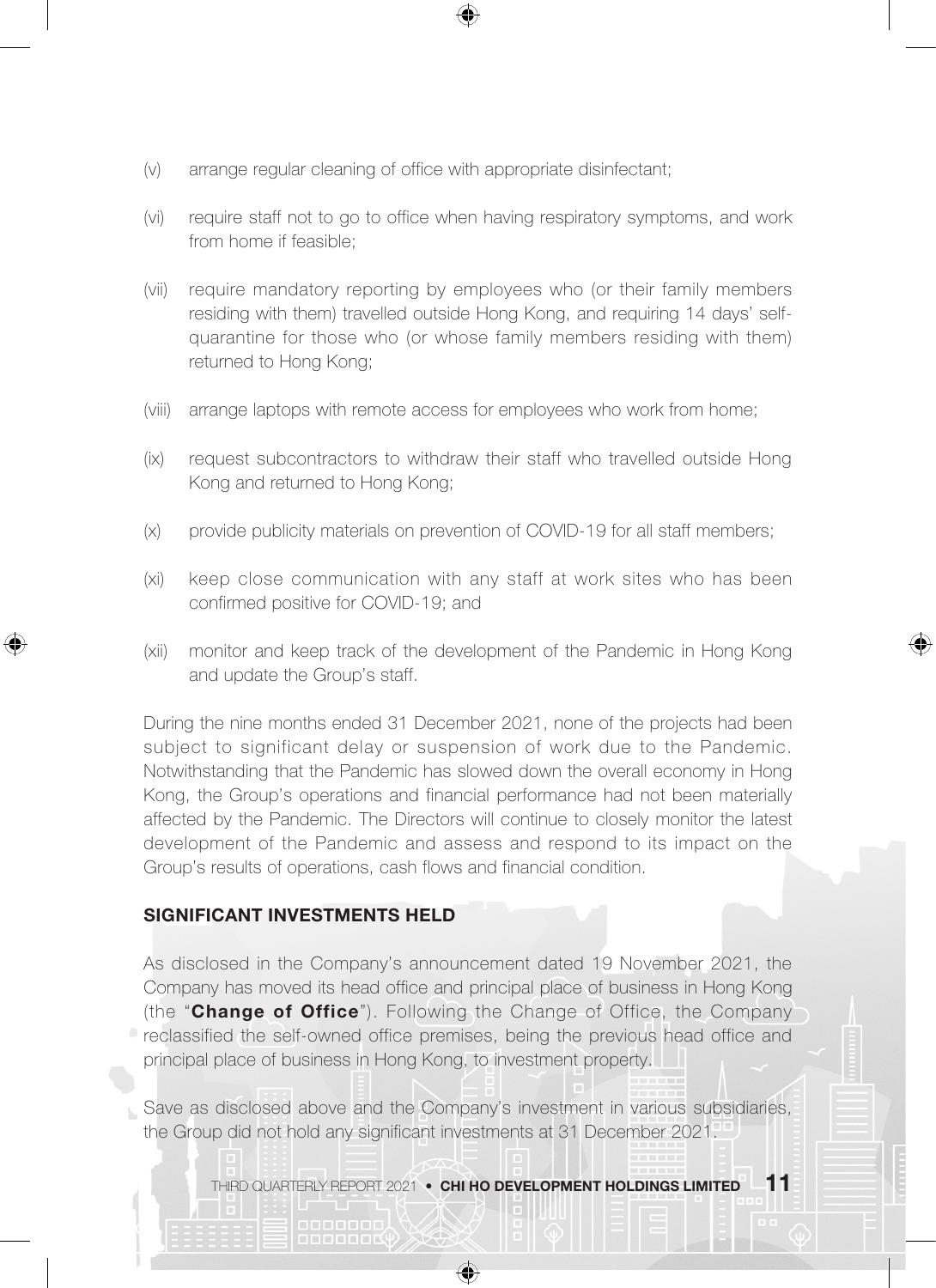## DISCLOSURE OF INTERESTS

⊕

## A. Directors' and Chief Executives' Interests and Short Positions in Shares, Underlying Shares and Debentures

⊕

As at 31 December 2021, interests or short positions of the Directors, chief executives of the Company in the Shares, underlying Shares and debentures of the Company or any of its associated corporation (within the meaning of Part XV of the Securities and Futures Ordinance (the "SFO")) which were required (i) to be notified to the Company and the Stock Exchange pursuant to Divisions 7 and 8 of Part XV of the SFO (including interests and short positions which they were taken or deemed to have under such provisions of the SFO), or (ii) pursuant to Section 352 of the SFO, to be entered in the register referred to therein, or (iii) pursuant to Rules 5.46 to 5.67 of the GEM Listing Rules, to be notified to the Company and the Stock Exchange, were as follows:

### *(i) Long Position in the Company's Shares*

| <b>Name of Directors</b>                  | Capacity                                                                                 | <b>Number</b><br>and class<br>of securities | Approximate<br>percentage of<br>shareholding |
|-------------------------------------------|------------------------------------------------------------------------------------------|---------------------------------------------|----------------------------------------------|
| Mr. Leung Ka Ho, Raymond<br>(Notes 1 & 2) | Interest in a controlled<br>corporation; interest<br>held jointly with<br>another person | 533,000,000<br>ordinary shares              | 66.6%                                        |
| Mr. Ho Chi Kwan<br>(Notes 1 & 3)          | Interest in a controlled<br>corporation; interest<br>held jointly with<br>another person | 533,000,000<br>ordinary shares              | 66.6%                                        |

⊕

**12** CHI HO DEVELOPMENT HOLDINGS LIMITED • THIRD QUARTERLY REPORT 2021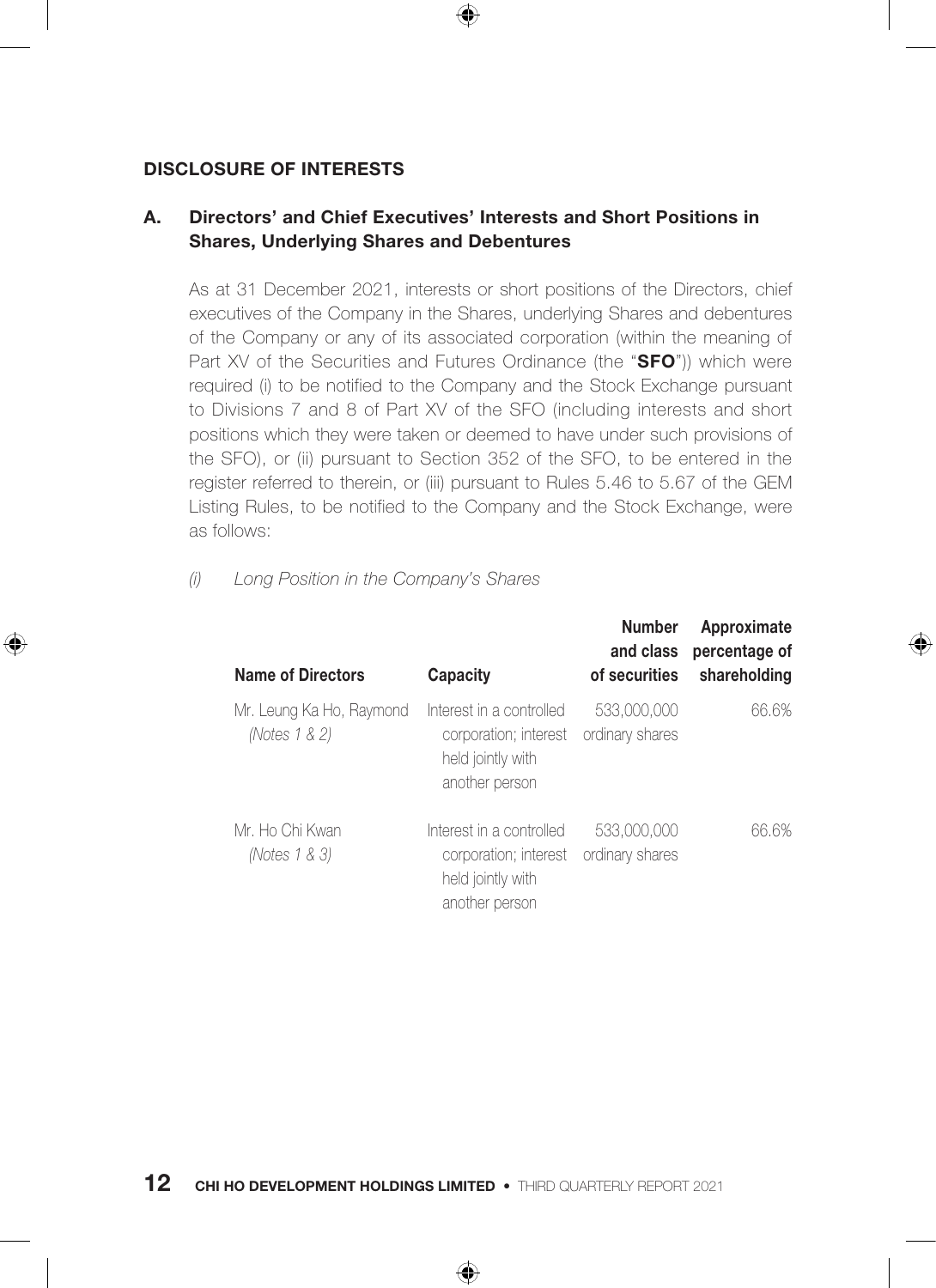#### *Notes:*

⊕

- 1. On 11 November 2016, Mr. Leung and Mr. Ho entered into the Concert Parties Confirmatory Deed to acknowledge and confirm, among other things, that they are parties acting in concert with each of the members of the Group and continue as at and after the date of the Concert Parties Confirmatory Deed, details of which are set out in the paragraphs headed "History, reorganisation and corporate structure – Parties acting in concert" in the prospectus of the Company dated 28 February 2017 ("Prospectus").
- 2. 533,000,000 Shares in which Mr. Leung is interested consist of (i) 333,410,000 Shares held by Sharp Talent, a company wholly owned by Mr. Leung, in which Mr. Leung is deemed to be interested under the SFO; and (ii) 199,590,000 Shares in which Mr. Leung is deemed to be interested as a result of being a party acting-inconcert with Mr. Ho.
- 3. 533,000,000 Shares in which Mr. Ho is interested consist of (i) 199,590,000 Shares held by Diamondfield, a company wholly owned by Mr. Ho, in which Mr. Ho is deemed to be interested under the SFO; and (ii) 333,410,000 Shares in which Mr. Ho is deemed to be interested as a result of being a party acting-in-concert with Mr. Leung.

| Name of Directors           | Name of<br>associated<br>corporations | Capacity         | Number and<br>class of<br>securities | Approximate<br>percentage of<br>shareholding |
|-----------------------------|---------------------------------------|------------------|--------------------------------------|----------------------------------------------|
| Mr. Leung Ka Ho,<br>Raymond | Sharp Talent                          | Beneficial owner | 1 ordinary share                     | 100%                                         |
| Mr. Ho Chi Kwan             | Diamondfield                          | Beneficial owner | 1 ordinary share                     | 100%                                         |

*(ii) Long position in the ordinary shares of associated corporations*

Save as disclosed above, as at 31 December 2021, none of the Directors nor chief executive of the Company has registered an interest or short positions in the Shares, underlying shares or debentures of the Company or any of its associated corporations (within the meaning of Part XV of the SFO) (i) which were required to be notified to the Company and the Stock Exchange pursuant to Divisions 7 and 8 of Part XV of the SFO (including interests and short positions which were taken or deemed to have under such provisions of the SFO); or (ii) which were required, pursuant to Section 352 of the SFO, to be entered in the register referred to therein; or (iii) which were required to be notified to the Company and the Stock Exchange pursuant to Rules 5.46 to 5.67 of the GEM Listing Rules.

 $\bigoplus$ 

a a a a a a a a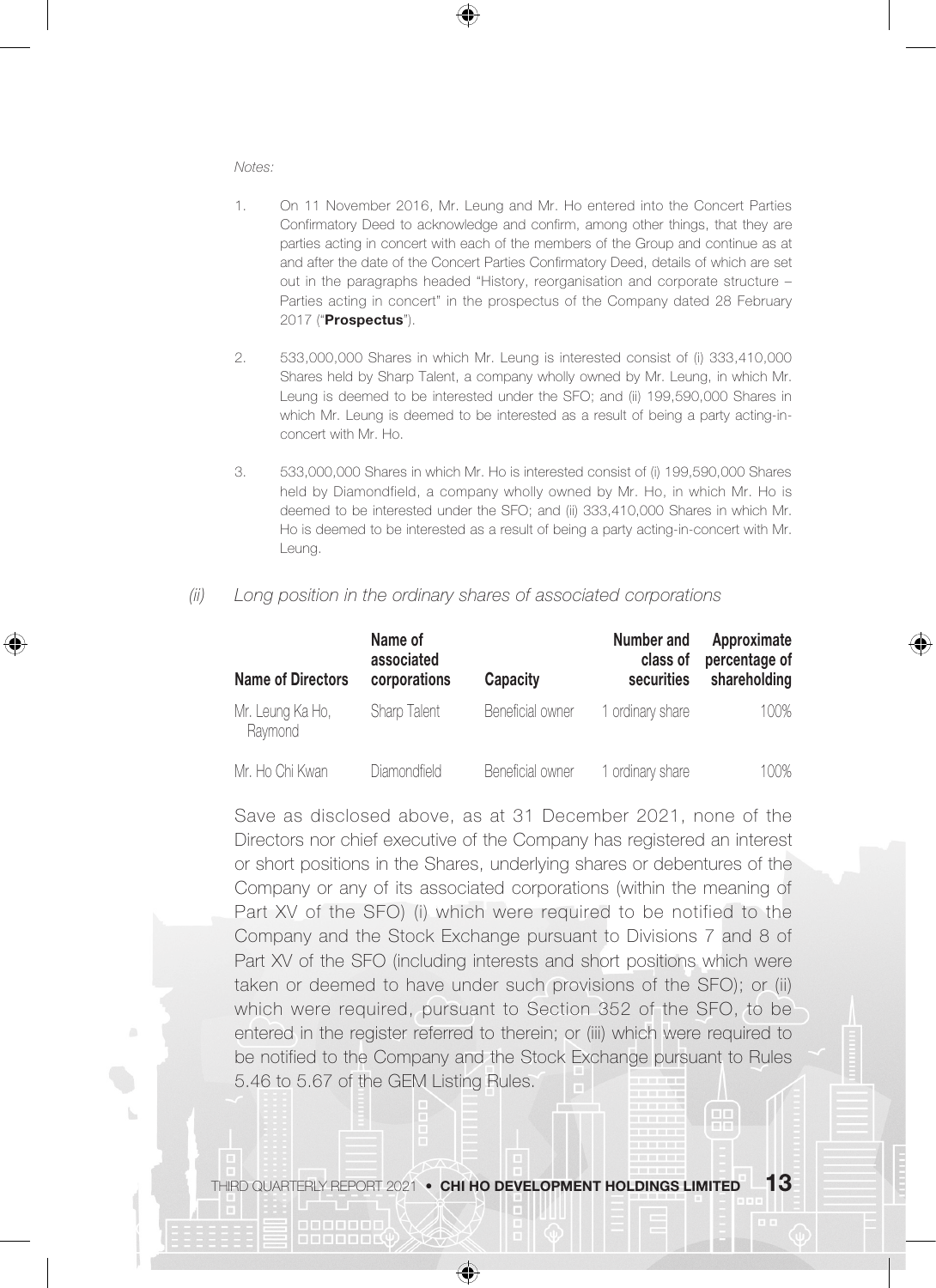## B. Substantial Shareholders' and Other Persons' Interests and Short Positions in Shares, Underlying Shares and Debentures

As at 31 December 2021, the interest and short positions of the person (other than the Directors or chief executive of the Company) or company which was required to be recorded in the register required to be kept under Section 336 of the SFO were as follows:

| Name                | Capacity                                                          | Number and<br>class of<br>securities | Long/<br>short<br>position | Approximate<br>percentage of<br>shareholding |
|---------------------|-------------------------------------------------------------------|--------------------------------------|----------------------------|----------------------------------------------|
| Sharp Talent (Note) | Beneficial owner:<br>interest held jointly<br>with another person | 533,000,000<br>ordinary shares       | Lona                       | 66.6%                                        |
| Diamondfield (Note) | Beneficial owner;<br>interest held jointly<br>with another person | 533,000,000<br>ordinary shares       | Lona                       | 66.6%                                        |

*Note:*

⊕

On 11 November 2016, Mr. Leung Ka Ho, Raymond and Mr. Ho Chi Kwan entered into the Concert Parties Confirmatory Deed to acknowledge and confirm, among other things, that they are parties acting in concert with each of the members of the Group and continue as at and after the date of the Concert Parties Confirmatory Deed, details of which are set out in the paragraphs headed "History, reorganisation and corporate structure — Parties acting in concert" in the Prospectus. As such, pursuant to the parties acting in concert arrangement, each of the Controlling Shareholders, i.e. Sharp Talent (being wholly owned by Mr. Leung), Mr. Leung, Diamondfield (being wholly owned by Mr. Ho) and Mr. Ho is deemed to be interested in 66.6% of the issued share capital of the Company.

⊕

Save as disclosed above, as at 31 December 2021 and so far as is known to the Directors, no person, other than the Directors and chief executive of the Company whose interests are set out in the section "Directors' and Chief Executives' Interests and Short Positions in Shares, Underlying Shares and Debentures" above, had notified the Company of an interest or short position in the shares or underlying shares of the Company that was required to be recorded in the register required to be kept by the Company pursuant to Section 336 of the SFO.

## COMPETING AND CONFLICTS OF INTERESTS

The Directors are not aware of any business or interest of the Directors nor the controlling shareholder of the Company nor any of their respective associates (as defined in the GEM Listing Rules) that compete or may compete with the business of the Group and any other conflicts of interest which any such person has or may have with the Group during the period ended 31 December 2021.

◈

**14 CHI HO DEVELOPMENT HOLDINGS LIMITED •** THIRD QUARTERLY REPORT 2021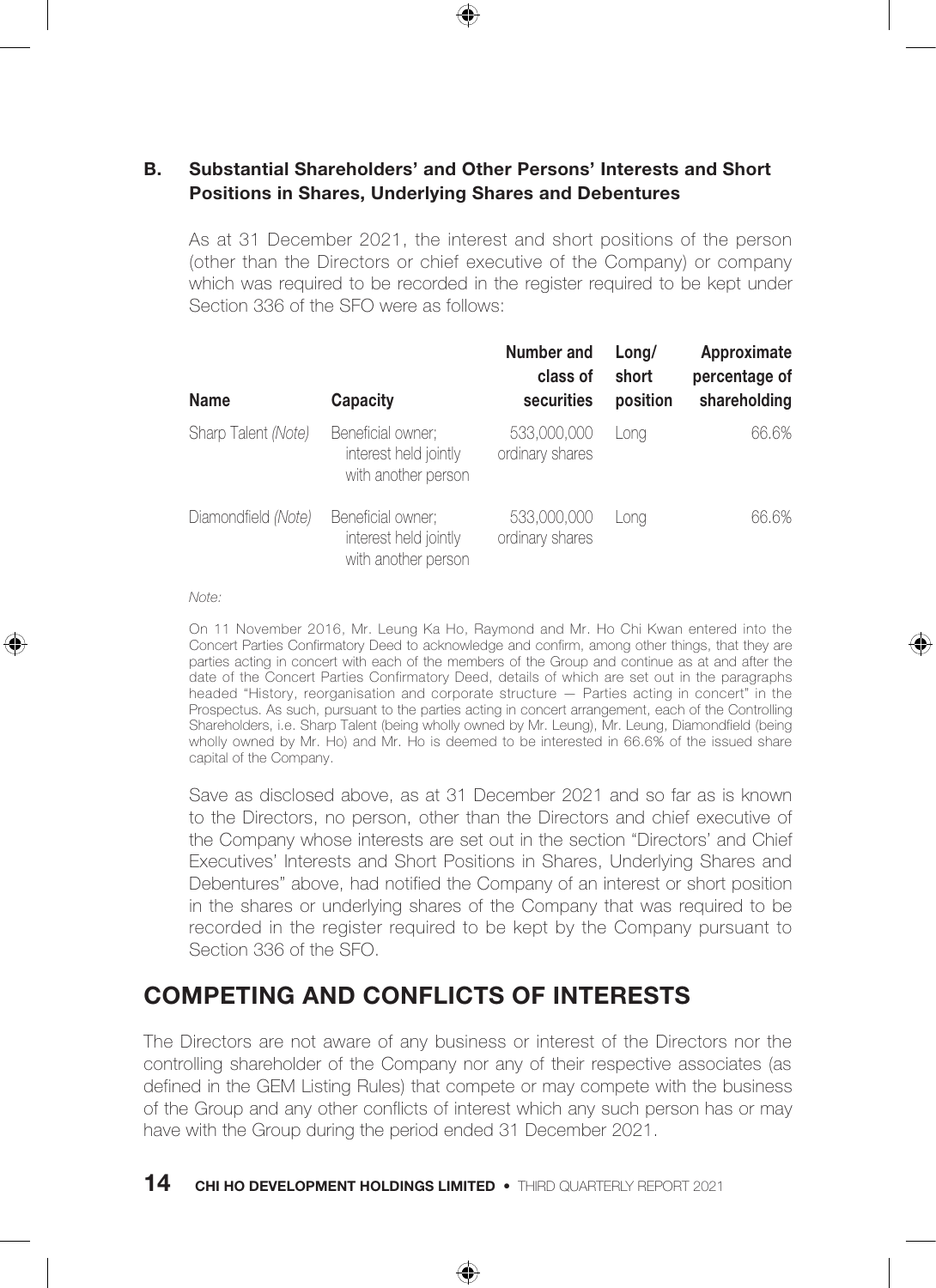## PURCHASE, SALES OR REDEMPTION OF THE COMPANY'S LISTED SECURITIES

Neither the Company nor any of its subsidiaries has purchased, sold or redeemed any of the Company's listed securities during the period ended 31 December 2021.

# CORPORATE GOVERNANCE CODE

Pursuant to the code provision  $C.2.1$  of the Corporate Governance Code (the " $CG$ Code"), the roles of chairman and chief executive should be separate and should not be performed by the same individual. The division of responsibilities between the chairman and chief executive should be clearly established.

Mr. Leung Ka Ho, Raymond currently assumes the role of both chairman of the Company and chief executive of the Company. The Board considers that this structure could enhance efficiency in formulation and implementation of the Company's strategies. The Board will review the need of appointing suitable candidate to assume the role of chief executive when necessary.

As at 31 December 2021, save as disclosed above, the Company has complied with the applicable code provisions of the CG Code as set out in Appendix 15 of the GEM Listing Rules.

♠

# DIRECTORS' SECURITIES TRANSACTIONS

The Group has adopted a code of conduct regarding securities transactions by the Directors on terms no less exacting than the required standards of dealings set out in Rules 5.48 to 5.67 of the GEM Listing Rules. The Company had also made specific enquiries of all the Directors and the Company was not aware of any noncompliance with the required standard of dealings regarding securities transactions by the Directors throughout the period ended 31 December 2021.

# DIVIDEND

⊕

The Board resolved not to declare an interim dividend for the nine months ended 31 December 2021 (2020: nil).

THIRD QUARTERLY REPORT 2021 • CHI HO DEVELOPMENT HOLDINGS LIMITED  $\,$   $\,15$